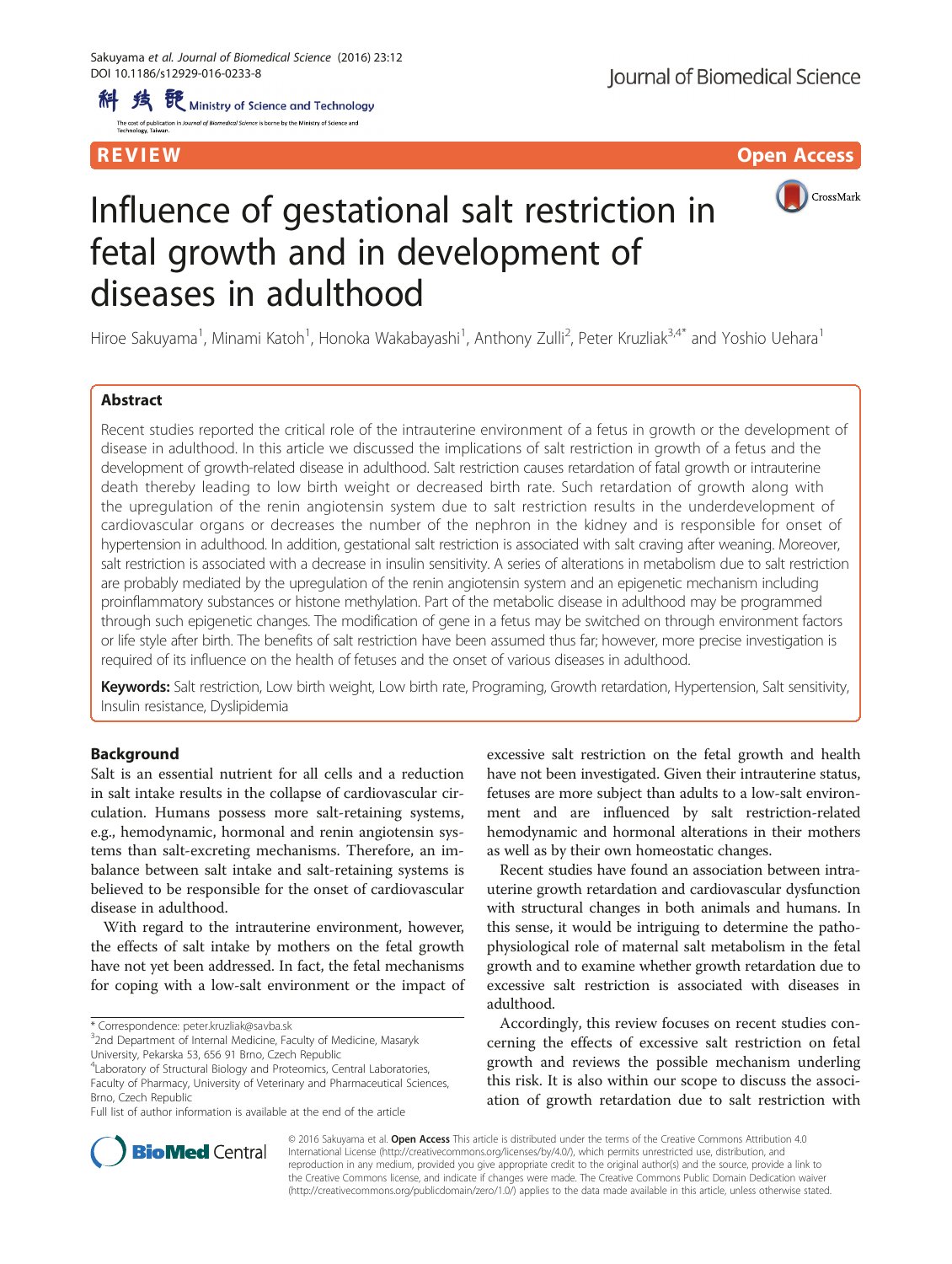hypertension and metabolic diseases in adulthood, with special reference to epigenetic and gene-related mechanisms.

#### Salt restriction and excessive salt intake

In the field of hypertension research, a salt intake of 6 g per day (equivalent to 2.4 g sodium) has long been recommended for hypertensive patients, regardless of the presence of or absence of diabetes or chronic kidney diseases [[1\]](#page-7-0). However, the average salt intake worldwide is estimated to be approximately 9.87 (5.45–13.77) g per day according to public information [[2\]](#page-7-0). The average salt intake in the United State is approximately 9 g per day, and less than 5 % US of the population consumes less than 3.75 g per day [\[3](#page-7-0)]. In Japan, the estimated salt intake has remained at approximately 10–15 g per day for decades [[4\]](#page-7-0). Salt intake depends on age, gender and ethnicity, and this likely explains the lack of consensus regarding defined amounts of sat indicative of restriction or excessive intake. In general, however, the target amount for salt restriction is less than 6 g per day, and 6–12 g per day is considered moderate or normal salt intake. A salt intake exceeding 12–15 g day might be considered a high-salt intake in clinical settings. Dietary Guidelines for Americans 2010 recommends a maximum dietary sodium intake of 2300 mg per day for the general population, and the World Health Organization recommends 2000 mg of sodium; however, most Americans consume a higher level of sodium, according to data from the National Health and Nutrition Examination Survey [[4\]](#page-7-0). In Canada, a daily salt intake of 3.75 g salt per day is recommended; however, an intake of less than 3 g per day has been unattainable thus far on a public population. Small clinical studies, however, have studied severe low-salt groups, defined as those with a salt intake of less than 1 g per day. Thus, the definition of salt restriction likely varies among studies, and in the present review we have attempted to specify the amount of salt whenever possible.

The findings from animal studies are much clear. The salt content in regular chow used for rodent colony maintenance is approximately 0.75 % (w/w). In the field of hypertension research, a low-salt diet contains 0.3 % salt (w/w) and a no salt diet contains less than 0.1 % salt (w/w) [\[5](#page-7-0), [6\]](#page-7-0). In other words, animals fed a low-salt diet consume less than half of the usual salt intake. In studies using Dahl salt sensitive (Dahl S) rats, a high-salt diet is defined as containing 4 or 8 % salt  $(w/w)$ , according to the definition given by the American Heart Association hypertension council [\[5](#page-7-0), [6](#page-7-0)]. A Dahl S rat weighing 300 g usually consumes approximately 30 g chow per day, or approximately 0.3 g salt /kg BW per day for a 0.3 % low-salt diet and 8 g salt/kg BW per day for an 8 % high-salt diet.

Moreover, there are notably no standard methods with which to assess salt intake in clinical settings. In small clinical studies, salt intake is accurately assessed by determining of the salt content of foods; however, in large population-based epidemiological studies, it is impossible to obtain 24 h urine samples to determine the urinary excretion of sodium as an index of salt intake. Thus, salt intake is usually estimated from interviews concerning ingested foods or via spot urine collection, which might result in variability in the reported amounts of salt intake in the literature [\[7](#page-7-0), [8\]](#page-7-0). Accordingly, in this review, we have provided information on the methods used to determine salt intake to the extent possible.

#### Salt restriction and health risk in offspring

For more than 50 years, the role of salt in health has been an important topic in the field of public health as well as in cardiovascular research. Increased salt intake has been implicated in hypertension and various other vascular diseases. Whether a lower salt intake is better for health from a public health standpoint has remained a matter of debate worldwide [\[9](#page-7-0), [10\]](#page-7-0). To our surprise, however, a recent meta-analysis of 25 previous studies on salt intake and an average 3.7-y observational study of 101,945 people in 17 countries wherein salt intake was assessed by determining urinary sodium excretion demonstrated an association between low-salt intake and an increase in cardiovascular events/death, compared with normal salt intake [[10](#page-7-0), [11\]](#page-7-0). Graudal et al. reported that low sodium intake (less than 115 mol per day, equivalent to 6.67 g salt) and high sodium intake (more than 215 mol per day, equivalent to12.47 g salt ), relative to the usual sodium intake (115–215 mol per day, equivalent to 6.67–12.47 g salt), were both associated with increased mortality. There was no difference between low usual sodium intake (115–165 mol per day, equivalent to 6.67–9.57 g salt) and high usual sodium intake (165–215 mol per day, equivalent to 9.57–12.47 g salt). This is consistent with a J-shaped association between sodium intake and health outcomes [[10\]](#page-7-0). Similarly, a daily sodium intake of 4–5.99 g, equivalent to 10–15 g salt, estimated on the basis of measured urinary excretion, was associated with a lower risk of death and cardiovascular events than either a higher  $(\geq 7.0 \text{ g}$  sodium per day, 17.5 g salt) or lower salt intake (<3 g sodium per day, 7.5 g salt) [\[11\]](#page-7-0). These studies estimated an optimal salt intake of approximately 8-10 g salt per day. The mechanism by which low-salt intake confers this risk is unclear. However, it is noted that the benefits of blood pressure changes appear to be small because the blood pressure reduction due to salt restriction is slight in the range of moderate salt intake (7.5–12.5 g salt per day) [[12](#page-7-0)]. On the other hand, renin angiotensin system is enhanced under conditions of salt restriction (<3.0 g sodium per day, 7.5 g salt) [\[11\]](#page-7-0), and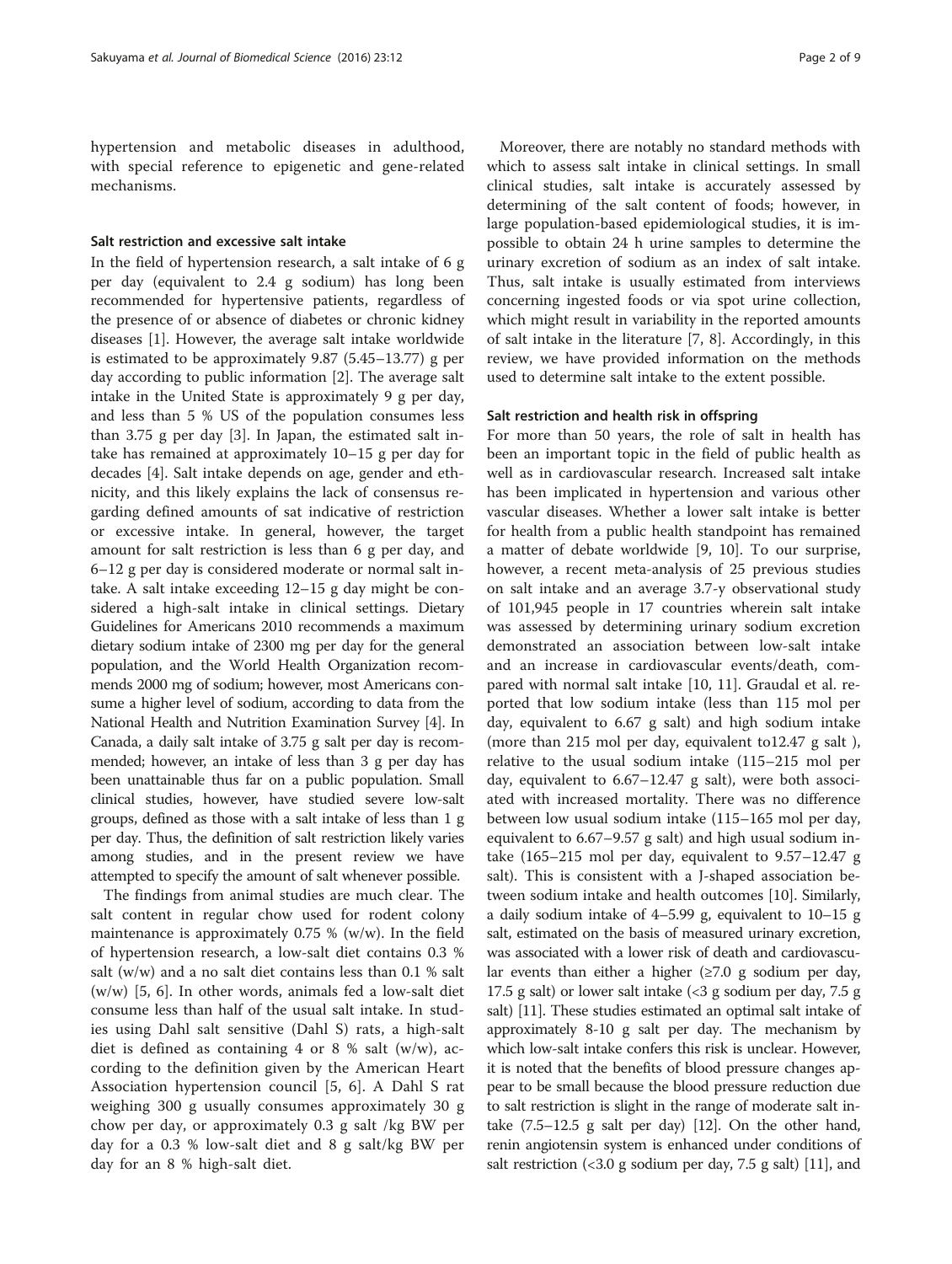this presumably promotes cardiovascular and renal injury mechanisms independently of blood pressure. Despite such well-designed studies on salt and cardiovascular diseases in adulthood, few studies have addressed the role of gestational salt intake in the health of mothers and their neonates. Intriguingly, however, some studies suggest that a slight change in intrauterine circumstances influence fetal growth. In particular, intrauterine growth retardation (IUGR) due to salt restriction might be possibly related to the underdevelopment of cardiovascular or metabolic systems. An interesting hypothesis has been proposed that some forms of cardiovascular or metabolic diseases in adulthood are programmed during fetal growth in the mother's uterus.

#### Impaired growth and gestational salt restriction

Salt restriction is associated with low birth and survival rates and low birth weight. In an animal study, intake of low-salt (0.3 % NaCl, w/w) chow during mating and gestation is associated with low birth and survival rates of pups of Dahl salt-sensitive rat pups, compared with pups from mothers fed a high-salt (4 % NaCl, w/w) diet (Table 1) [[13\]](#page-7-0). Low-salt intake during mating and pregnancy causes an approximately 50 % decrease in birth rate, with a significantly lowered birth weight. These are the results of spontaneous abortion or impaired fetal growth due to salt restriction during pregnancy. The low-salt chow utilized is approximately 50 % less salt than the regular chow  $(0.75 \%$  NaCl, w/w) for maintaining a colony [[13, 14](#page-7-0)]. This suggests that moderate salt restriction during the perinatal period could be a risk to the normal intrauterine growth of a fetus.

Moreover, the pup survival rate during lactation was 95 % for mothers on a high-salt diet during pregnancy, whereas it was as low as 64 % for mothers on the low-

| salt $(0.3 % NaCl, w/w)$ diet $(Fig. 1)$ [13]. It is not clear    |
|-------------------------------------------------------------------|
| whether this is related to behavior changes in mothers            |
| due to salt restriction or to babies that possibly have de-       |
| fects critical in intrauterine environments. As shown in          |
| Kaplan Meier analysis there are two types of death, <i>i.e.</i> , |
| death just after birth and that during normal growth of           |
| pups while taking milk. Since the death is associated             |
| with cannibalism, it is noted that the salt restriction           |
| could cause behavior changes in mothers. More precise             |
| investigation is needed. Moreover, de Siqueira et al. also        |
| reported that Wistar rats with a low-salt intake (0.15 %          |
| $\cdots$                                                          |

reporte NaCl, w/w) in the second half of gestation had low birth weight and size, thereby suggesting that the salt restriction (0.15 % NaCl, w/w) more likely affects the intrauterine development of the organs of fetuses than normal sodium diet (1.3 % NaCl, w/w) [[15\]](#page-7-0).

In humans, the direct evidence of the etiological association of gestational salt restriction and impaired growth of neonates is limited. Recently, however, there have been a growing number of studies supporting the hypothesis. Originally, it was reported that severe morning sickness and hyperemesis gravida is often associated with low birth weight or premature labor and the loss of salt resulting from vomiting is believed to be responsible for both the low birth rate and low birth weight [\[16](#page-7-0)–[18](#page-7-0)]. Moreover, Shirazki et al. found that babies with low blood sodium concentrations resulting from their mother's low-salt intakes during pregnancy are more likely to be underweight at birth [\[19\]](#page-7-0). Salt restriction or mineralofluid loss due to vomiting in pregnancy influences physical status, and babies born of mothers with extracellular volume loss by polyethylene glycol more likely crave salt after birth [[19](#page-7-0), [20\]](#page-7-0). Low-salt  $(0.3 %$  NaCl, w/w) solely during gestation is related to the increase of salt appetite in pups, but after birth the relation

| Group       | Diet (NaCl, w/w) |          | Mother (No) |             |                            | Statistics <sup>a</sup> |               |             |
|-------------|------------------|----------|-------------|-------------|----------------------------|-------------------------|---------------|-------------|
|             | Mating           | Pregnant | Total       | Delivered** | Babies/Mother <sup>b</sup> | $X^2$                   | $\mathcal{D}$ | VS          |
| <b>MHPR</b> | 4.0 %            | 0.75%    |             | 7           | $7.4 \pm 2.3$              |                         |               |             |
| <b>MLPR</b> | 0.3%             | 0.75%    | ⇁           | 4           | $8.7 \pm 1.7$              | 3.82                    | 0.050         | <b>MHPR</b> |
| <b>MRPR</b> | 0.75%            | 0.75%    | 8           | 7           | $8.2 \pm 1.4$              | 0.94                    | 0.332         | <b>MHPR</b> |
|             |                  |          |             |             |                            | 1.76                    | 0.184         | <b>MLPR</b> |
|             |                  |          |             |             |                            | 1.45                    | 0.228         | <b>MRPH</b> |
|             |                  |          |             |             |                            | 2.33                    | 0.127         | <b>MRPL</b> |
| <b>MRPH</b> | 0.75%            | 4.0 %    | 11          | 11          | $10.2 \pm 1.3$             |                         |               |             |
| <b>MRPL</b> | 0.75%            | 0.3%     |             | 6           | $8.8 \pm 3.0$              | 6.87                    | 0.011         | <b>MRPH</b> |

Table 1 Number of mothers that delivered pups

MHPR, mothers fed the high-salt (4 % NaCl, w/w) diet during mating period and the regular (0.75 % NaCl, w/w) chow during pregnant period; MLPR, mothers fed the low-salt (0.3 % NaCl, w/w) diet during mating period and the regular chow during pregnant period; MRPR, mothers fed the regular chow during mating period and during pregnant period; MRPH, mothers fed the regular chow during mating period and the high-salt diet pregnant period; MRPL, mothers fed the regular chow during mating period and the low-salt diet during pregnant period. Total, the total number of mothers; delivered, the number of mothers that gave birth to pups; non-delivered, the number of mothers that failed to give birth to pups. \*\*The differences in delivered rats were assessed by  $\chi^2$  test (df = 1). 0.75 % NaCl (w/w) .<br>chow (regular chow) is usually used for maintaining of rat colonies. <sup>b</sup>mothers that delivered babies.

Cited from Chou R et al. Journal of Nutrition and Metabolism volume 2014. Article ID 212089, (ref# [\[13](#page-7-0)]).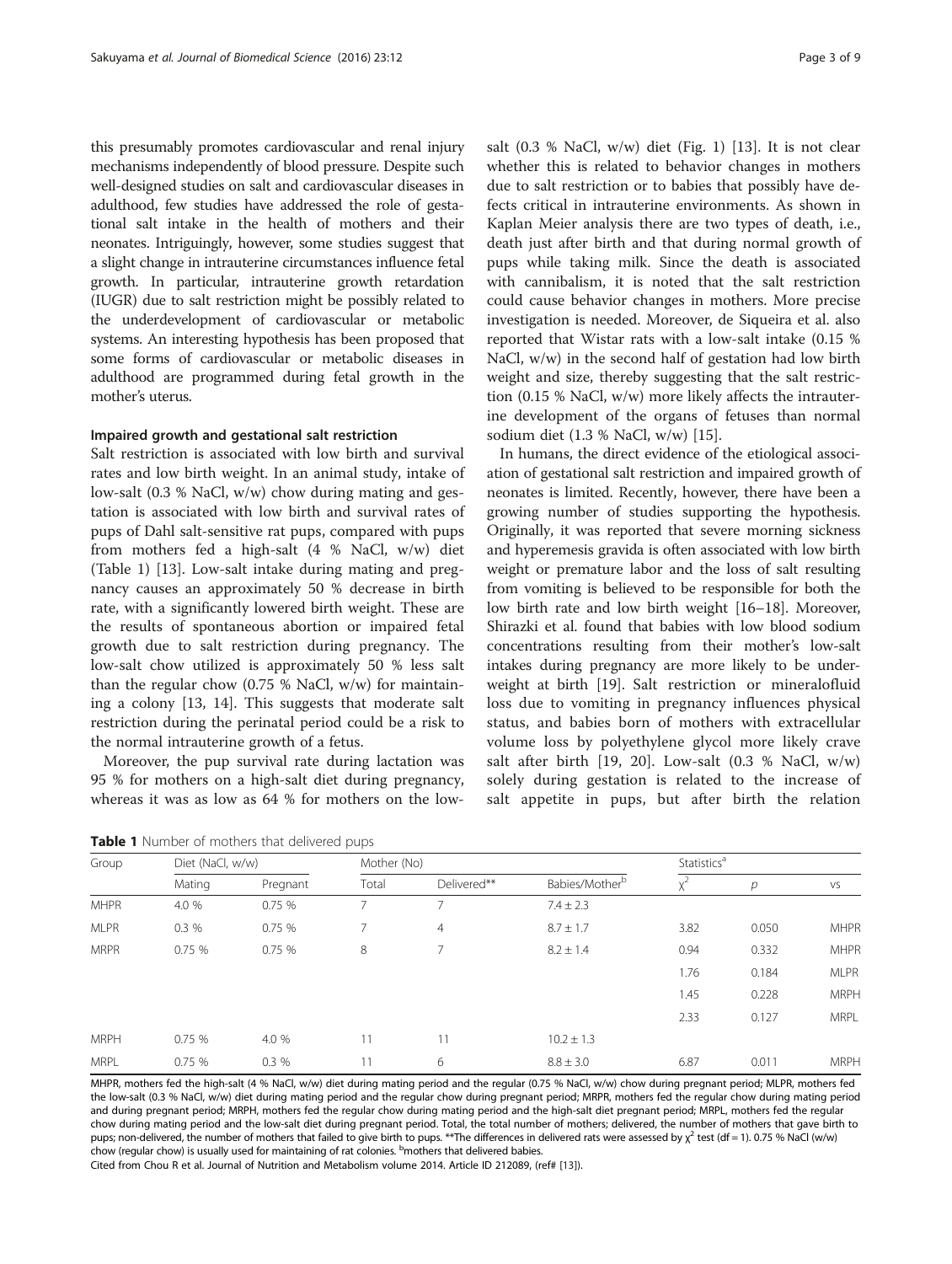<span id="page-3-0"></span>Sakuyama et al. Journal of Biomedical Science (2016) 23:12 **Page 4 of 9** Page 4 of 9



disappears. Low-salt diet (0.3 % NaCl, w/w) in pregnancy caused craving for salt in pups compared with high-salt (4 % NaCl, w/w) mothers whereas after weaning, salt appetite increases in babies fed a highsalt (4 % NaCl, w/w) diet compared with those fed a low-salt (0.3 % NaCl, w/w) diet (Fig. 2) [\[21](#page-7-0)–[23](#page-7-0)]. It is also known that in premature babies, physical and mental abilities are improved in children whose diets are supplemented with salt [\[24](#page-7-0)].

#### Mechanism of impaired growth due to salt restriction

The reasons for fewer or low-birth-weight pups being born of pregnant mothers with salt restrictions remain unclear. However, low birth weight in response to saltrestriction during pregnancy is due to alterations of

uterine-placental perfusion [\[25\]](#page-7-0). It has also been reported that salt is critical for the development of the glial (immune) cells in the brain. In fact, it is reported that salt restriction of 0.022–0.04 % sodium diet caused retardation of brain development in association with less consumption of diet, low weight and low survival rate during lactation in Sprague Dawley rats [\[26](#page-7-0)]. Infants with low sodium intake may experience poor neurological function in early adolescence, and low-salt intake impairs the normal development of the nerve sheath in a fetus. Growth inhibition of astrocytes in the neonate brain, which occurs because of low-salt intake during pregnancy, is possibly involved in the dysfunction of the autonomic system in adulthood, thereby affecting hemodynamic or metabolic changes in adulthood. Although this hypothesis is interesting, further clinical trials are required for validation.

Decreased renal blood flow due to low-salt intake usually enhances the activity of the renin angiotensin system, and the enhancement conceivably affects the intrauterine growth of infants of mothers with salt restrictions. In fact, the overexpression of the renin angiotensin system in transgenic mice causes a placenta-fetus imbalance and leads to pre-eclampsia [\[27](#page-7-0)–[29\]](#page-7-0). The increase in angiotensin II due to salt restrictions is assumed to cause a placenta-fetus imbalance, and if so, it may result in low birth rate or low birth weight. Moreover, recent studies have reported an angiotensin IImediated epigenetic mechanism for disease expression or impaired kidney and organ growth during pregnancy [[30](#page-7-0)–[33](#page-7-0)]. Events that are triggered after a low-salt challenge, i.e., enhanced regulation of rein angiotensin system, are presumed to be involved in gene modification that become overt through influences after birth. Less than 3 g sodium/day is expected in general to trigger renin-angiotensin axis. Moreover, it is well reported that during critical developmental periods, salt restriction might affect fetal hormonal, vascular, and renal systems

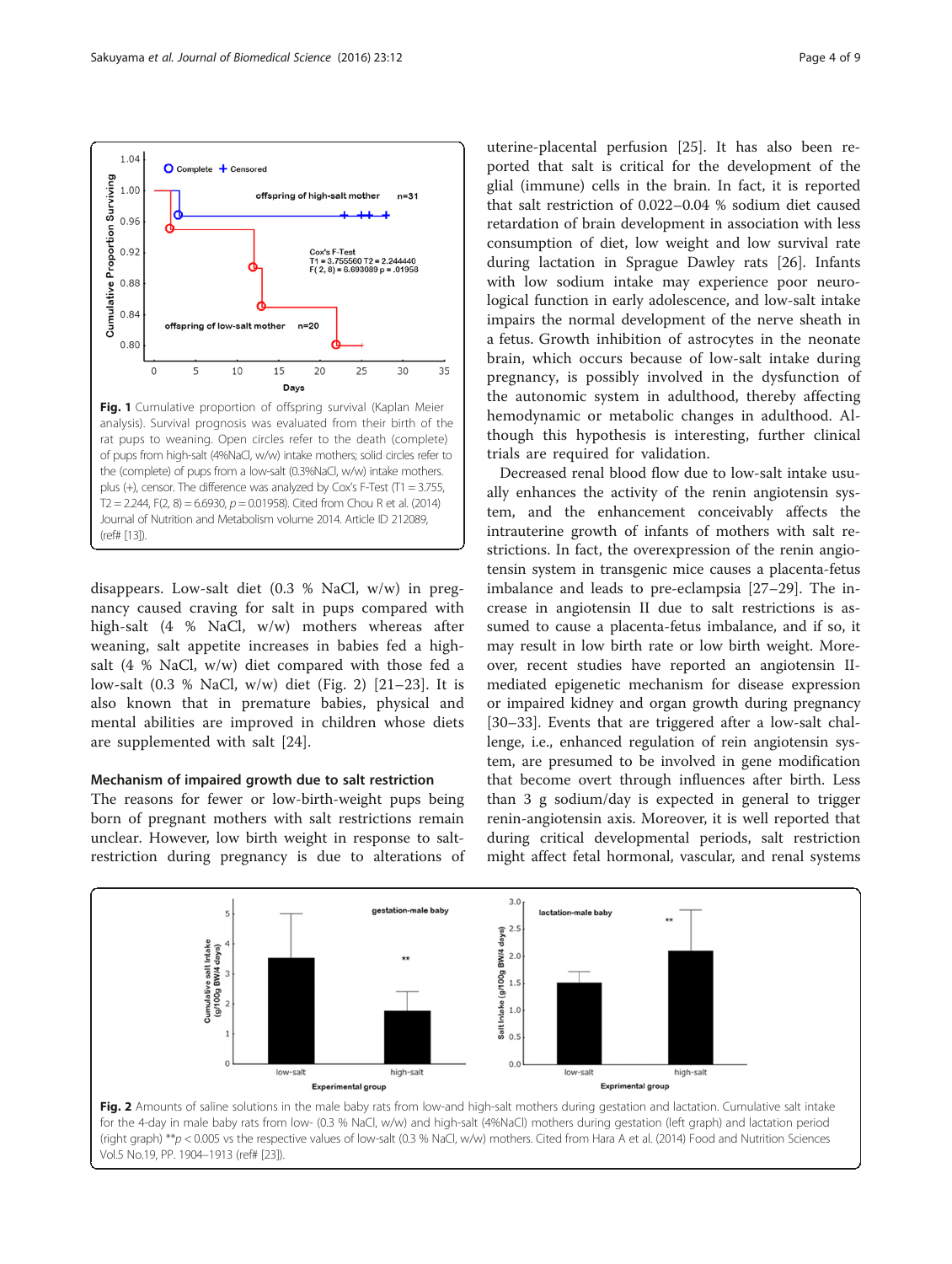to regulate fluid homeostasis in the fetus [[34](#page-7-0)]. Both the neurohypophysial hormones arginine vasopressin and oxytocin participating in volume regulation in human pregnancy and modulating vascular tone are reported to be impaired in severe sodium (0.46 g/day) restriction [[35\]](#page-7-0). Such hormonal response might contribute in part to the impaired growth or death in pups from mothers on low-salt diet. The details are to be discussed later.

### Gestational salt intake and adult hypertension

Since Barker and investigators from other laboratories reported the association of birth weight and death due to ischemic heart disease [[36\]](#page-7-0), there has been a considerable amount of evidence in animal studies suggesting that low birth weight determines the onset of hypertension, insulin resistance and lipid dysfunction [\[37](#page-7-0), [38](#page-7-0)]. The relationship has been consistently confirmed in humans as well [\[39](#page-7-0)–[41\]](#page-7-0). Very large longitudinal study of 13,517 subjects born in Helsinki University Hospital between 1924 and 1944 clearly demonstrated that small size at birth and during infancy with accelerated weight gain from age 3 to 11 years predicts higher incidence of coronary heart diseases, type 2 diabetes and hypertension [\[42](#page-7-0)]. These diseases are integral components of metabolic syndrome, and it suggests that intrauterine process in such a low birth weight fetus programs the clustering of these disorders in adulthood.

Animal studies have provided some information on the mechanism that underlies the association. Recently, Benz and Amann reviewed the role of nephron development in the association of maternal nutrition and hypertension [[43\]](#page-7-0). In humans, nephrogenesis occurs from weeks 5 to 36 of gestation, with the most critical period being the mid-second trimester until 36 weeks; fetuses are very sensitive to genetic and environmental factors such as maternal diet during this 16-week period. This critical period is in accordance with the data from de Siqueira et al. suggesting low-salt intake in the second half of gestation is associated with low birth weight and size [\[15](#page-7-0)]. Such slight changes in intrauterine circumstance that cause low birth weight hamper normal kidney development [[44,](#page-7-0) [45\]](#page-8-0). A decreased number of nephrons could conceivably cause salt sensitivity and thereby developing hypertension in adult offspring. Indeed, Simonetti et al. found that children with growth-restriction have a risk for reduced renal mass as determined by ultrasound and increased salt sensitivity [\[46\]](#page-8-0). A decreased number of nephrons during gestational development or by acquired kidney diseases reduce the ability of nephrons to handle sodium excretion, which leads to the development of hypertension.

Moreover, salt-restriction during pregnancy enhances salt-craving in Dahl pups after weaning [[13](#page-7-0)]. Saltrestriction (0.3 % NaCl, w/w) in gestation causes an increase in salt-appetite, but the taste of salt does not change. The association of salt-restriction with an increase in salt appetite is observed in both male and female pups. In contrast, high-salt (4 % NaCl, w/w) intake in mothers during lactation increases the salt appetite in the pups after weaning. Salt loss in pregnant rats resulting from polyethylene glycol intake which produces extracellular dehydration increases salt-appetite [[21](#page-7-0)]. In humans it has been well documented that morning sickness and salt-loss due to hormonal dysfunction in neonates in turn enhances salt-appetite later in their babies [[16](#page-7-0)–[20](#page-7-0)]. Interestingly, Shirazki et al. clearly demonstrated that in low birth weight children, salt appetite in children aged 10 years old is negatively related to the neonatal serum sodium [[20\]](#page-7-0). In general, in animals and in humans thirst and sodium appetite are programmed by the developmental environment [[47\]](#page-8-0). Increased saltappetite and enhanced salt-sensitivity due to saltrestriction concurrently increase blood pressure [[46\]](#page-8-0). It is well known that baby Dahl salt-sensitive pups are more sensitive to salt-loading than adult rats.

Salt-restriction decreases renal blood flow and triggers the secretion of renin from the kidney. The increased plasma renin concentrations initiate the breakdown of renin substrate, angiotensinogen, and finally, produce the octapeptide, angiotensin II. The upregulation of angiotensin II probably influences food preferences. In very young, normal female subjects, the consumption of total lipids, cholesterol, and unsaturated free fatty acids is higher in those with the MM/MT genotype of AGT-Met235 [\[48](#page-8-0)]. In this context, some studies have been performed to postulate the role of intracerebral angiotensin II in water and salt drinking, and it is found that angiotensin II infusion in the cerebral fluid enhances behavior of drinking water and salt-appetite [[49](#page-8-0)–[51](#page-8-0)]. Salt-restriction evokes activity of the renin angiotensin system, and its upregulation due to salt-restriction during fetal growth might be associated with an increased salt-appetite. More directly, sodium depletion produced marked increases in the dam's plasma angiotensin II and aldosterone concentrations. During prenatal sodium depletion, the activation of the renin angiotensin system rather than the loss of sodium itself is responsible for the modified salt intake behavior [\[52](#page-8-0)].

Such changes in renin angiotensin system increases blood pressure through vasoconstriction, a decrease in sodium excretion in the kidney, enhanced adrenergic nervous system and remodeling of the cardiovascular structure [[22](#page-7-0)]. There is a great deal of evidence suggesting that intrauterine growth retardation (IUGR) or preeclampsia is associated with an increase in angiotensin II and that renin angiotensin system plays a critical role in under-development of intrauterine growth [\[27,](#page-7-0) [53](#page-8-0)–[57](#page-8-0)]. However, the relationship of renin angiotensin system and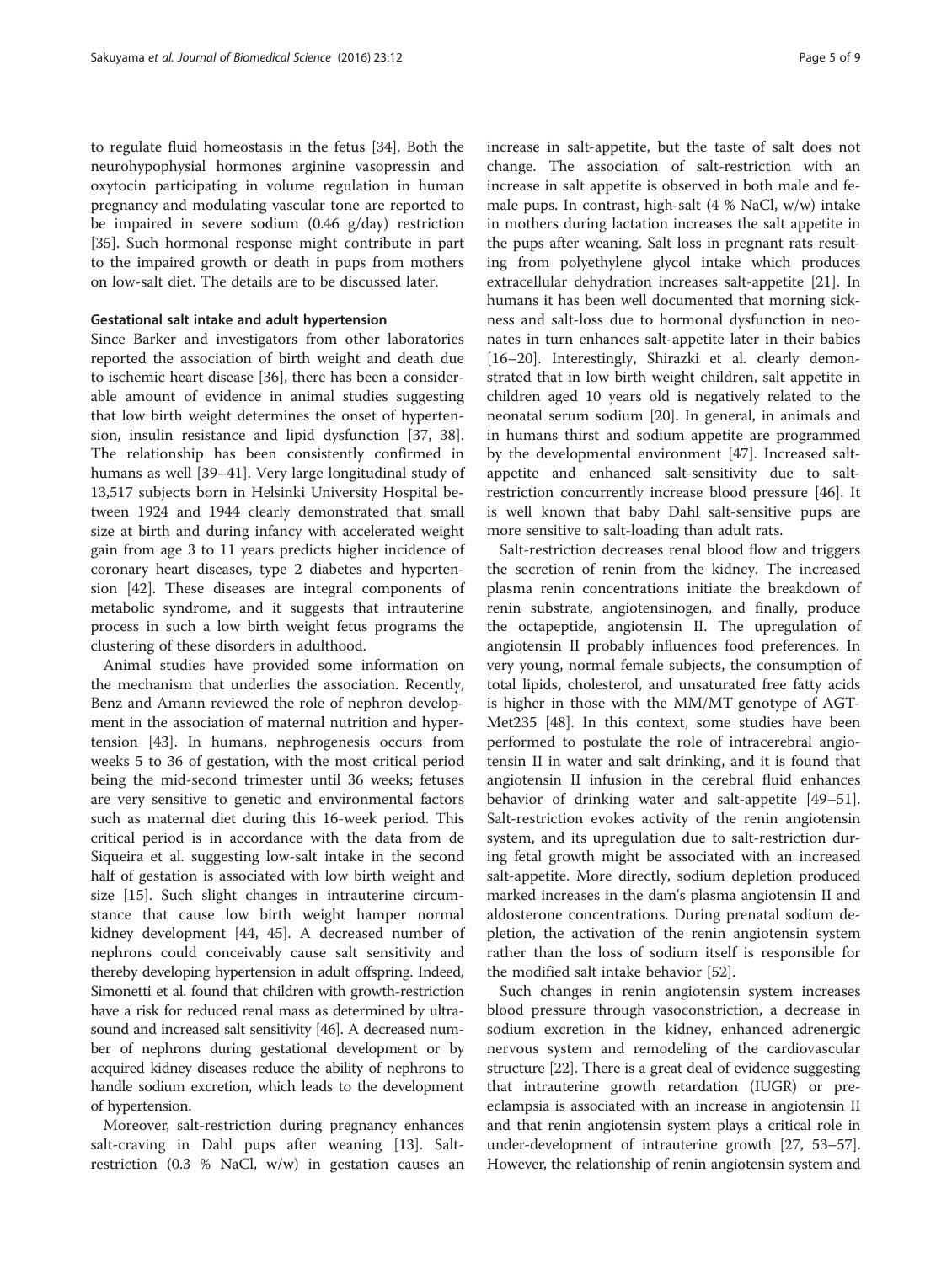organ growth is somewhat controversial. An intact renin angiotensin system is necessary for kidney function, and genetic defects of renin angiotensin system are associated with kidney abnormalities [\[58](#page-8-0)–[61\]](#page-8-0). More directly, suppression of renin angiotensin system by losartan shortly after birth is associated with a significantly lower nephron number with hypertension [\[62, 63\]](#page-8-0). Taken together, alterations of the intrauterine environment might be associated with either suppression or overexpression of components of the renin angiotensin system which then potentially contribute to hypertension by interfering with nephrogenesis.

#### Salt restriction and insulin resistance

An increasing amount of evidence has suggested that the programming occurring during gestation may play an important role in the development of metabolismrelated disorders during adulthood in humans [[64](#page-8-0)–[66](#page-8-0)]. Low birth weight resulting from salt restriction during pregnancy influences insulin sensitivity and dyslipidemia. Animal studies have demonstrated that lower glucose uptake and higher plasma cholesterol and triacylglycerol concentrations were observed in offspring of saltrestricted (0.15 % NaCl, w/w) Wistar rat dams than those in offspring from mothers fed a normal-salt (1.5 % NaCl, w/w) diet [\[38\]](#page-7-0). Vidonho et al. reported that salt restriction (0.15 % NaCl, w/w) during pregnancy and lactation in Wistar rat dams decreases glucose uptake and insulin sensitivity in offspring determined by the glucose clamp method than high  $(4 \text{ or } 8 \% \text{ NaCl}, w/w)$ or normal (1.3 % NaCl, w/w) salt diet [[37\]](#page-7-0). This was accompanied by higher plasma cholesterol and triacylglycerol concentrations. However, blood pressure was not necessarily increased in offspring of low-salt (0.15 % NaCl, w/w) dams, which may be related in part to a different salt appetite in response to salt restriction (0.3 % NaCl, w/w) during pregnancy and lactation periods as demonstrated in our previous study [\[13\]](#page-7-0). The sensitivity to salt intake may differ according to growth stage, i.e., intrauterine, lactation and after weaning. Unfortunately, there have been few studies thus far that discuss the effects of salt in the respective life stage. In this sense, we will have to wait to determine the exact relationship between salt intake and effects in adulthood. Despite such limitations, it has been noted that salt restriction in pregnant mothers or chronic salt restriction in both animals and humans is associated with decreased glucose uptake and insulin sensitivity.

#### Renin angiotensin system and insulin sensitivity

The association of salt restriction to a decrease in insulin sensitivity is explained to some extent by the enhancement of renin angiotensin system following chronic salt restriction. It has been well established in hypertension research field that enhanced activity of renin angiotensin system facilitates adrenergic nervous activity in animals and humans [[22,](#page-7-0) [67\]](#page-8-0). Upregulation of the α-adrenergic nervous system increases sodium reabsorption in renal tubules and induces vasoconstriction, both of which increase blood pressure [[68](#page-8-0), [69](#page-8-0)]. Vasoconstriction by αstimulation reduces blood flow in the muscles and  $\beta_3$ adrenoceptor stimulation increases lipolysis and gluconeogenesis, thereby mediating type-2 diabetes [[70](#page-8-0)–[72](#page-8-0)]. In this context, Ruivo et al. demonstrated using rats that α- and β-adrenoceptor blockades or L-arginine, improves glucose uptake as determined by the glucose clamp method, thereby increasing insulin sensitivity [[73](#page-8-0)]. Low birth weight children show an increased heart rate with enhanced catecholamines and associated with sympathoadrenal overactivity after birth [\[74](#page-8-0)]. Because there are a bunch of studies suggesting that renin angiotensin system underlies the onset of the metabolic syndrome in adulthood, it is quite interesting that renin angiotensin system mediates the association of salt restriction during pregnancy with a decrease in insulin sensitivity in adulthood [[75](#page-8-0)–[77\]](#page-8-0). However, it is not clear whether renin angiotensin system is enhanced in intrauterine fetuses in saltrestricted mothers or if angiotensin II from mothers affects fetal growth through placental blood flow.

#### Mechanism of insulin resistance by salt restriction

Renin angiotensin system evokes proinflammatory cytokines, i.e. tumor necrotizing factor (TNF)-α and enhances oxygen stress through NADPH oxidase activation [\[78](#page-8-0)–[83](#page-8-0)]. The proinflammatory cytokines, i.e. TNF-α, interleukin (IL)-1β, IL-6 and resistin, and nitric oxide (NO) all act on adipocytes to induce an insulin-resistant state [\[78](#page-8-0)]. The alterations of subcellular signal transduction in insulin resistance have been extensively investigated. Salt restriction conceivably induces proinflammatory cytokines-mediated insulin resistance through upregulated renin angiotensin system; however, few articles thus far discussed subcellular signal transduction due to salt restriction. A recent study has found that high-salt (3.12 % sodium, w/w, equivalent to 7.8 % salt) diet increases insulin sensitivity in Wistar rats with increased GLUT4 gene expression, and increased insulin signaling, whereas low-salt (0.06 % sodium, w/w, equivalent to 0.15%salt) diet decreases insulin sensitivity with impaired insulin signaling [\[84\]](#page-8-0). Moreover, Prada et al. reported that the association of severe salt restriction (0.15 % NaCl vs high-salt 1.25 % NaCl diet) and insulin resistance and obesity is attributable to c-jun N-terminal kinase activity [\[85\]](#page-8-0). The kinase is involved in the pathophysiology of obesity and induces insulin resistance by increasing inhibitory IRS-1ser307 phosphorylation. This demonstrated that salt restriction increases c-jun Nterminal kinase activity and IRS-1  $\frac{\text{ser307}}{}$  phosphorylation, thereby increasing body weight, visceral adiposity, and blood glucose and insulin levels with insulin resistance.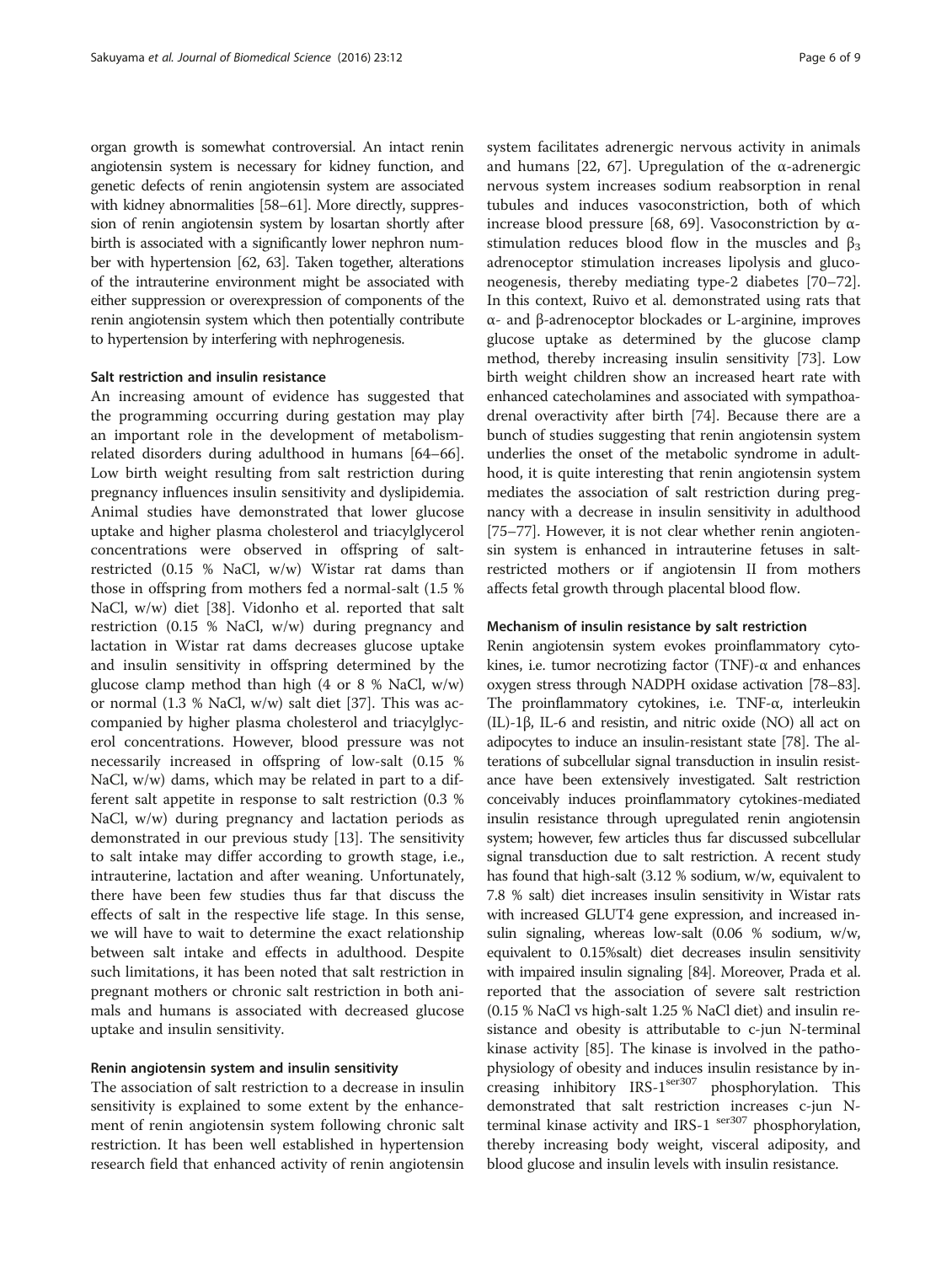

#### Epigenetics and salt restriction

Epigenetics, the variations in DNA methylation patterns and chromatin remodeling, provide an intriguing explanation for how environmental factors or intrauterine nutrition modify the risk for developing metabolic diseases in adulthood. However, there are limited data on the influence of early nutrition on epigenetics modifications [[86\]](#page-8-0). One example of an epigenetic mechanism is that uteroplacental insufficiency-induced intrauterine growth restriction (IUGR), which predisposes to adult-onset insulin resistance, decreases postnatal insulin-like growth factor-1 (IGF-1) mRNA variants and the gene elongation mark histone 3 trimethylation of lysine 36 of the IGF-1 gene (H3Me3K36). H3M e3K36 is sensitive to the prenatal environment's glucose level with resultant alteration of IGF-1 mRNA expression and ultimately vulnerability to adult-onset insulin resistance [[87](#page-8-0)–[89\]](#page-8-0).

The epigenetic mechanism is very promising for explaining the role of salt restriction in developing insulin resistance in adulthood. It has not been proven whether the enhanced activity of renin angiotensin system due to salt restriction mediates indeed the epigenetic mechanism. Moreover, if epigenetic DNA modifications occur, there have been few studies thus far on phenotype expression resulting from the epigenetic changes. Renin angiotensin system enhances proinflammatory cytokines or oxygen stress and nFkB-related transcriptional process [\[81](#page-8-0), [83, 90](#page-8-0)–[92](#page-8-0)]. In this sense it seems quite interesting to define whether angiotensin II participates in epigenetic mechanism with alterations of oxygen stress. Taken together, the epigenetic hypothesis promises to explain the late onset of diseases in adulthood. However, the studies are in their infancy, and the implications of epigenetic involvement in phenotypic alterations in adulthood due to salt restriction in pregnant mothers remain to be elucidated.

#### Conclusions

Excess salt intake is believed to be a human health risk, however, recent studies have drawn attention to the role of intrauterine environment of fetuses in growth of babies and development of diseases in adulthood. There has been an increasing number of studies suggesting that salt restriction during pregnancy has a critical influence on the intrauterine growth and development of organs of fetuses and probably switches on important factors involved in the onset of adult-type diseases through anatomical changes and hemodynamic or hormonal control including intracellular signal transduction and gene modification. These links are illustrated in Fig. 3. Salt is one of the integral components for normal growth of fetuses. Salt restriction during pregnancy is connected to IURD or death, low birth weight, organ underdevelopment and dysfunction in adulthood probably through gene-mediated mechanism. Currently, the hypothesis appears more complicated, yet, understanding the mechanisms that program fetuses that leads to adult diseases is expected to provide a new insight for pathogenesis of cardiovascular and metabolic diseases.

#### Competing interest

The authors declare that they have no competing interests.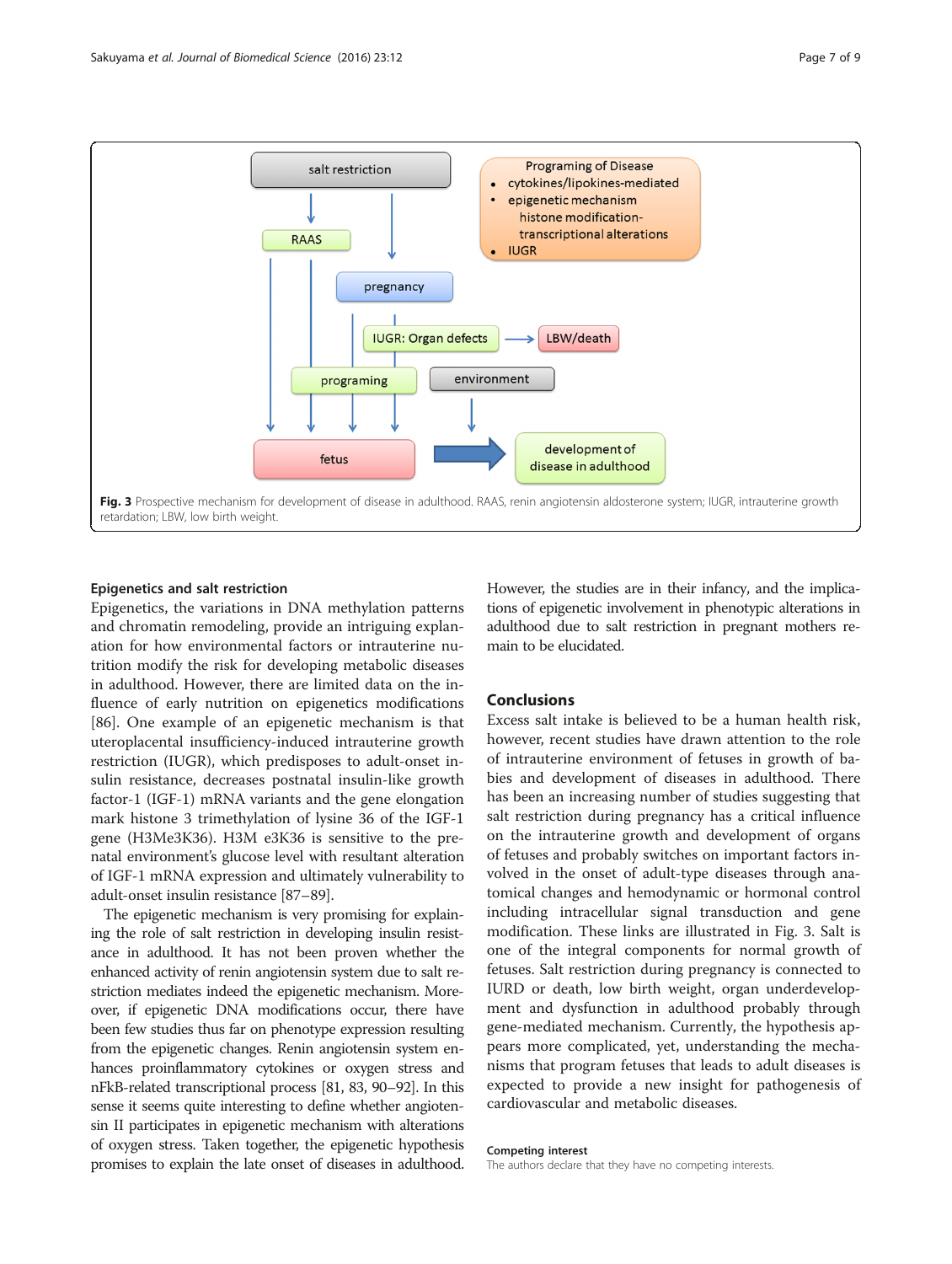#### <span id="page-7-0"></span>Author's contributions

HS wrote the review. MK and HW collected the references for the review to be cited. AZ and PK checked scientific contents, revised the paper for important intellectual content and were responsible for manuscript in English. YU designed the review and managed all the process of the review writing. All authors read and approved the final manuscript.

#### Author details

<sup>1</sup> Division of Clinical Nutrition, Faculty of Home Economics, Kyoritsu Women's University, 2-2-1 Hitotsubashi, Chiyoda, Tokyo 101-8437, Japan. <sup>2</sup>The Centre for Chronic Disease Prevention & Management (CCDPM), Western CHRE, Victoria University, St Albans, Australia. <sup>3</sup>2nd Department of Internal Medicine, Faculty of Medicine, Masaryk University, Pekarska 53, 656 91 Brno, Czech Republic. <sup>4</sup>Laboratory of Structural Biology and Proteomics, Central Laboratories, Faculty of Pharmacy, University of Veterinary and Pharmaceutical Sciences, Brno, Czech Republic.

#### Received: 24 July 2015 Accepted: 12 January 2016 Published: 20 January 2016

#### References

- 1. Raymond R, Townsend RR, Wilkinson IB, Schiffrin EL, Avolio AP, Chirinos JA, et al. Recommendations for Improving and Standardizing Vascular Research on Arterial Stiffness: A Scientific Statement From the American Heart Association. Hypertension. 2015;66:698–722.
- 2. Mozaffarian D, Fahimi S, Singh GM, Micha R, Khatibzadeh S, Engell RE, et al. Global Burden of Diseases Nutrition and Chronic Diseases Expert Group. Global sodium consumption and death from cardiovascular causes. N Engl J Med. 2014;371:624–34.
- 3. Fulgoni VL, Agarwal S, Lisa Spence L, Samuel P. Sodium intake in US ethnic subgroups and potential impact of a new sodium reduction technology: NHANES Dietary Modeling. Nutr J. 2014;13:120.
- 4. The Salt Industry Center of Japan. Trends of salt intake in Japan (in Japanese).<http://www.shiojigyo.com/a080data/img/sessyuryou24.pdf>
- 5. Rapp JP. Dahl salt-susceptible and salt-resistant rats. Hypertension. 1982;4:753–63.
- 6. Dahl LK. Effects of chronic excessive salt feeding. Induction of self sustaining hypertension in rats. J Exp Med. 1961;114:231–6.
- 7. McLean R, Williams S, Mann J. Monitoring population sodium intake using spot urine samples: validation in a New Zealand population. J Hum Hypertens. 2014;28:657–62.
- 8. Hawkes C, Webster J. National Approaches to Monitoring Population Salt Intake: A Trade-Off between Accuracy and Practicality? PLOS one. 2012;7, e46727.
- 9. Mente A, O'Donnell M, Yusuf S. Extreme sodium reductions for the entire population: Zealotry or Evidence Based? Am J Hypertens. 2013;26:1187–90.
- 10. Graudal N, Jurgens G, Baslund B, Alderman MH. Compared with usual sodium intake, low- and excessive-sodium diets are associated with increased mortality: a meta-analysis. Am J Hypertens. 2014;27:1129–37.
- 11. O'Donnell M, Mente A, Rangarajan S, McQueen MJ, Wang X, Liu L, et al. Urinary sodium and potassium excretion, mortality, and cardiovascular events. N Engl J Med. 2014;371:612–23.
- 12. Mente A, O'Donnell MJ, Rangarajan S, McQueen MJ, Poirier P, Wielgosz A, et al. Association of urinary sodium and potassium excretion with blood pressure. N Engl J Med. 2014;371:601–11.
- 13. Chou R, Hara A, Du DD, Shimizu N, Sakuyama H, Uehara Y. Low salt intake during pregnancy is associated with low birth rate and low survival rate in rats with salt-sensitivity. J Nutr Met. Volume 2014. Article ID 212089, 5 pages. doi[:10.1155/2014/212089](http://dx.doi.org/10.1155/2014/212089)
- 14. Feeds for laboratory animals. Bioresearch Services by Oriental Yeast Co., Ltd., Tokyo, Japan; 2011
- 15. de Siqueira FR, de Souza RM, de Oliveira IB, Furukawa LNS, Heimann JC. Low sodium intake is associated with low birth weight and size only when given in the second half of gestation. The FASEB J. 2012;26:712.4.
- 16. Crystal SR, Bernstein IL. Morning sickness: impact on offspring salt preference. Appetite. 1995;25:231–40.
- 17. Crystal SR, Bowen DJ, Bernstein IL. Morning sickness and salt intake, food cravings, and food aversions. Physiol Behav. 1996;67:181–7.
- 18. Crystal SR, Bernstein IL. Infant salt preference and mother's morning sickness. Appetite. 1998;30:297–307.
- 19. Shirazki A, Weintraub Z, Reich D, Gershon E, Leshem M. Lowest neonatal serum sodium predicts sodium intake in low birth weight children. Am J Physiol Regul Integr Comp Physiol. 2007;292:R1683–9.
- 20. Leshem M. Salt preference in adolescence is predicted by common prenatal and infantile mineralofluid loss. Physiol Behav. 1998;63:699–704.
- 21. Nicolaidis S, Galaverna O, Metzler CH. Extracellular dehydration during pregnancy increases salt appetite of offspring. Am J Physiol. 1990;258:R281–3.
- 22. Galaverna O, Nicolaïdis S, Yao SZ, Sakai RR, Epstein AN. Endocrine consequences of prenatal sodium depletion prepare rats for high need-free NaCl intake in adulthood. Am J Physiol. 1995;269:R578–83.
- 23. Hara A, Chou R, Sakuyama H, Du DD, Uehara Y. Low salt diet in pregnant mothers is associated with enhanced salt appetite in their offspring of Dahl salt-sensitive rats. Food Nutr Sci. 2014;5:1904–13.
- 24. Kresser C. Why low-salt diets are dangerous during pregnancy. [http://](http://healthybabycode.com/why-low-salt-diets-are-dangerous-during-pregnancy) [healthybabycode.com/why-low-salt-diets-are-dangerous-during-pregnancy.](http://healthybabycode.com/why-low-salt-diets-are-dangerous-during-pregnancy) Low-salt diet increases insulin resistance in healthy subjects. 2015 March.
- 25. Leandro SM, Furukawa LNS, Shimizu MHM, Casarini DE, Seguro AC, Patriarca G, et al. Low birth weight in response to salt restriction during pregnancy is not due to alterations in uterine-placental blood flow or the placental and peripheral renin-angiotensin system. Physiol Behav. 2008;95:145–51.
- 26. Bursey RG, Watson ML. The effect of sodium restriction during gestation on offspring brain development in rat. Am J Clin Nutr. 1983;37:43–51.
- 27. Brosnihan KB, Hering L, Dechend R, Chappell MC, Herse F. Increased angiotensin II in the mesometrial triangle of a transgenic rat model of preeclampsia. Hypertension. 2010;55:562–6.
- 28. Anton L, Merrill DC, Neves LA, Diz D, Corthorn J, Valdes G, et al. The uterine placental bed renin-angiotensin system in normal and preeclamptic pregnancy. Endocrinology. 2009;150:4316–25.
- 29. Shah DM. The role of RAS in the pathogenesis of preeclampsia. Curr Hypertens Rep. 2006;8:144–52.
- 30. Kato M, Natarajan R. Diabetic nephropathy-emerging epigenetic mechanisms. Nat Rev Nephrol. 2014;10:517–30.
- 31. Song R, Van Buren T, Yosypiv IV. Histone deacetylases are critical regulators of the renin-angiotensin system during ureteric bud branching morphogenesis. Pediatr Res. 2010;67:573–8.
- 32. Goyal R, Goyal D, Leitzke A, Gheorghe CP, Longo LD. Brain reninangiotensin system: fetal epigenetic programming by maternal protein restriction during pregnancy. Reprod Sci. 2010;17:227–38.
- 33. Reddy MA, Sumanth P, Lanting L, Yuan H, Wang M, Mar D, et al. Losartan reverses permissive epigenetic changes in renal glomeruli of diabetic db/db mice. Kidney Int. 2014;85:362–73.
- Guan J, Mao C, Feng X, Zhang H, Xu F, Geng C, et al. Fetal development of regulatory mechanisms for body fluid homeostasis. Brazil J Med Biol Res. 2008;41:446–54.
- 35. van der Post JAM, van Buul BJA, Hart AAM, van Heerikhuize JJ, Pesman G, Legros JJ, et al. Vasopressin and oxytocin levels during normal pregnancy: effects of chronic dietary sodium restriction. J Endocrinol. 1997;152:345–54.
- 36. Barker DJP, Osmond C, Winter PD, Margetts B, Simmonds SJ. Weight in infancy and death from ischemic heart disease. Lancet. 1989;2:577–80.
- 37. Vidonho Jr AF, da Silva AA, Catanozi S, Rocha JC, Beutel A, Carillo BA, et al. Perinatal salt restriction: a new pathway to programming insulin resistance and dyslipidemia in adult Wistar rats. Pediatr Res. 2004;56:842–8.
- 38. Lopes KL, Furukawa LNS, de Oliveira IB, Dolnikoff MS, Heimann JC. Perinatal salt restriction: a new pathway to programming adiposity indices in adult female Wistar rats. Life Sci. 2008;82:728–32.
- 39. Dalziel SR, Parag V, Rodgers A, Harding JE. Cardiovascular risk factors at age 30 following preterm birth. Int J Epidemiol. 2007;36:907–15.
- 40. Uiterwaal CS, Anthony S, Launer LJ, Witteman JC, Trouwborst AM, Hofman A, et al. Birth weight, growth, and blood pressure: an annual follow-up study of children aged 5 through 21 years. Hypertension. 1997;30:267–71.
- 41. Adair L, Dahly D. Developmental determinants of blood pressure in adults. Annu Rev Nutr. 2005;25:407–34.
- 42. Barker DJP, Eriksson JG, Forsen T, Osmond C. Fetal origins of adult disease: strength of effects and biological basis. Int J Epidemiol. 2002;31:1235–9.
- 43. Benz K, Amann K. Maternal nutrition, low nephron number and arterial hypertension in later life. Biochim Biophys Acta. 1802;2010:1309–17.
- 44. Moritz KM, Mazzuca MQ, Siebel AL, Mibus A, Arena D, Tare M, et al. Uteroplacntal insufficieny causes a nephron deficit, modest renal insufficiency but no hypertension with ageing in female rats. J Physiol. 2009; 587:2635–46.